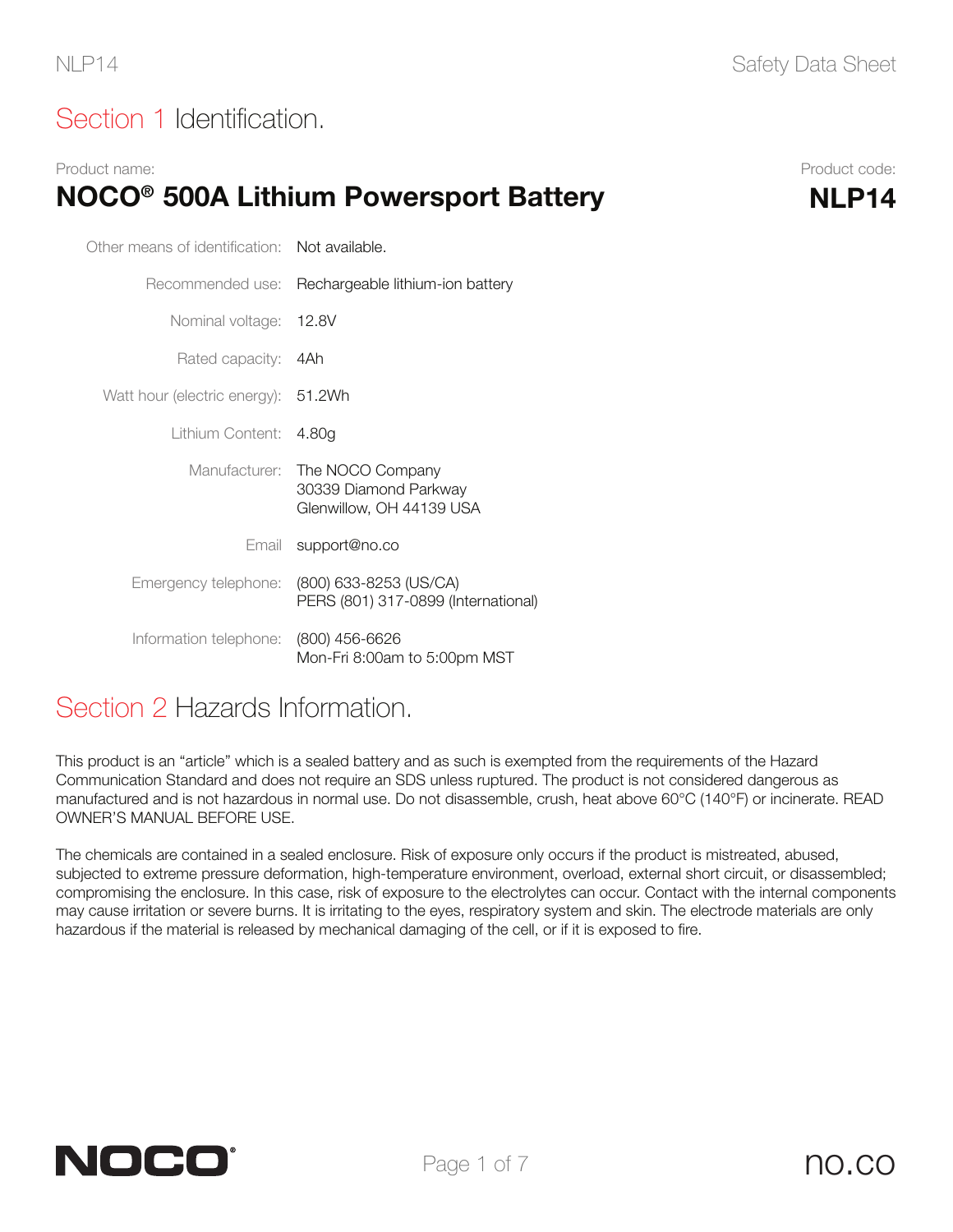# Section 3 Composition/Information on ingredients.

| <b>Chemical Name</b>          | Molecular Formula   | <b>CAS Number</b>        | Concentration % |
|-------------------------------|---------------------|--------------------------|-----------------|
| Lithium Iron Phosphate        | LiFePO <sub>A</sub> | 15365-14-7               | 35.3            |
| Graphite                      | $C_{24}X_{12}$      | 7782-42-5                | 23.9            |
| Aluminum                      | $\mathsf{A}$        | 7429-90-5                | 8.3             |
| Copper                        | Cu                  | 7440-50-8                | 7.4             |
| Lithium Hexafluorophosphate   | LIPF <sub>6</sub>   | 21324-40-3               |                 |
| Ethylene Carbonate            | $C_3H_4O_3$         | $96 - 49 - 1$            |                 |
| Dimethyl Carbonate            | $C_3H_6O_3$         | 616-38-6                 | 16.3            |
| <b>Ethyl Methyl Carbonate</b> | $C_4H_8O_3$         | 623-53-0                 |                 |
| Aluminum-Plastic Film         | ۰                   | $\overline{\phantom{a}}$ | 5.4             |
| Other                         |                     | $\overline{\phantom{a}}$ | 3.4             |

#### Section 4 First aid measures.

|                                                                                            | General advice: The Sealed intact battery is not hazardous in normal use. First aid is only applicable in |  |  |
|--------------------------------------------------------------------------------------------|-----------------------------------------------------------------------------------------------------------|--|--|
|                                                                                            | case of a cell rupture. Cell rupture can only occur if product is misused, mechanically,                  |  |  |
| thermally, or electrically abused to the point of compromising the enclosure. Contact with |                                                                                                           |  |  |
|                                                                                            | internal components may cause allergic skin sensitization (rash) and irritate eyes, nose,                 |  |  |
|                                                                                            | throat, and respiratory system.                                                                           |  |  |

- Ingestion: Ingestion of battery contents if battery is compromised due to incorrect use or damaged may cause mouth, throat, and intestinal burns. Seek immediate medical attention. Do not induce vomiting unless directed to do so by medical personnel.
- Inhalation: Inhalation of vapors or fumes released due to heat, damage, or incorrect use, may cause respiratory irritation. If irritation of nose or throat develops, move away from source of exposure and into fresh air. Seek immediate medical attention.
- Eye Contact: For direct contact of chemicals in the battery, flush the affected eye(s) with gentle stream of clean water for at least 15 minutes, if irritation persists; seek medical attention.
- Skin Exposure: Contact with the internal battery materials can cause burns and skin irritation. If contact should occur, immediately flush with plenty of water. Cleanse affected area(s) thoroughly by washing with mild soap and water and, if necessary, a waterless skin cleaner. If irritation or redness develops and persists, seek medical attention.

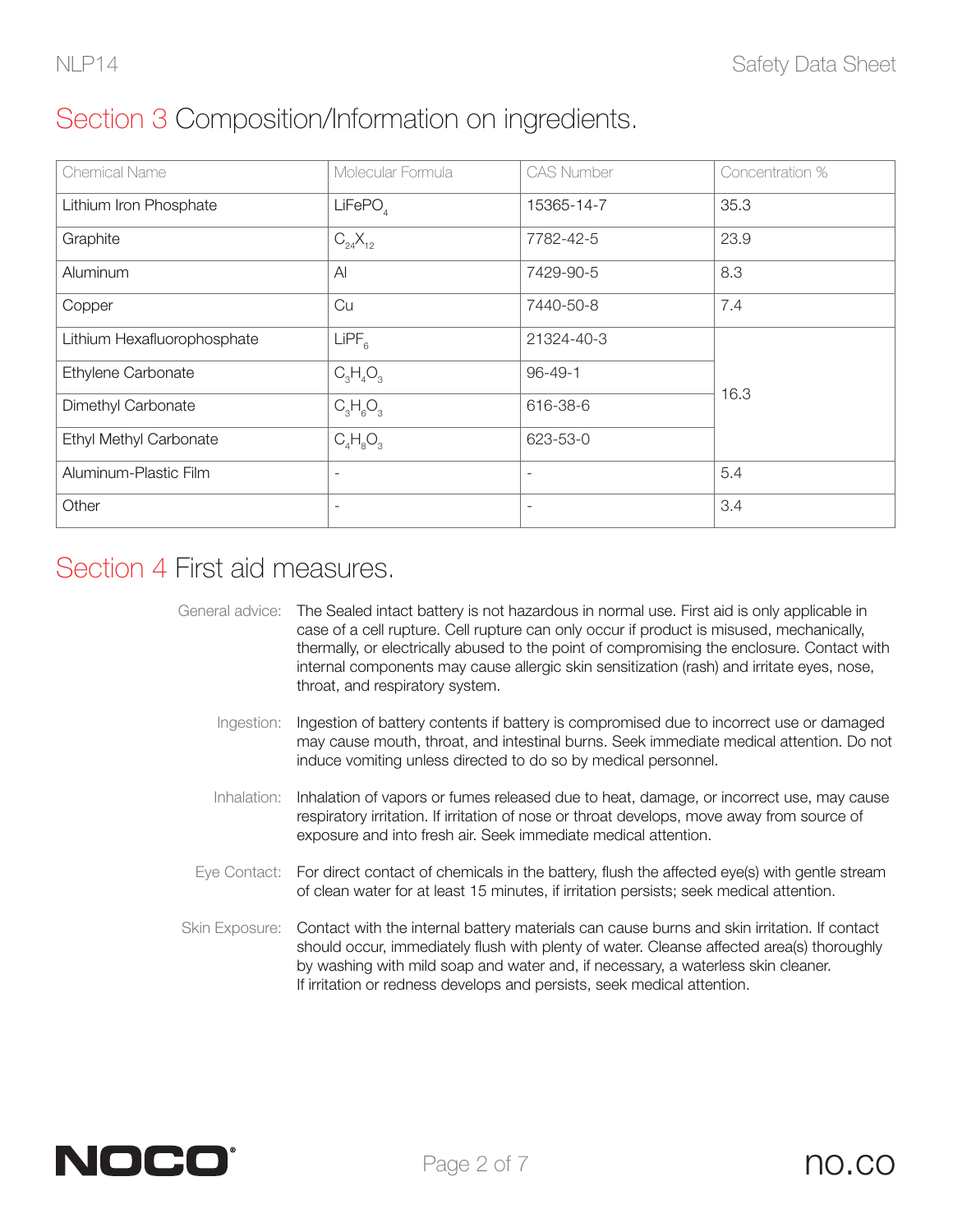# Section 5 Firefighting measures.

Promptly isolate the scene by removing all persons from the vicinity of the incident. No action should be taken involving personal risk without suitable training. Do not re-enter scene until thoroughly ventilated.

|                               | Extinguishing media: Use foam, dry powder, or dry sand, CO2 as appropriate. CAUTION: Use of water spray<br>when fighting battery fire may be inefficient.                           |
|-------------------------------|-------------------------------------------------------------------------------------------------------------------------------------------------------------------------------------|
|                               | Specific hazards: Under fire conditions, batteries may burst and release hazardous decomposition<br>products. This could result in the release of flammable or corrosive materials. |
|                               | Hazardous combustion product: Corrosive and toxic gases, metallic oxide, Carbon monoxide, Carbon dioxide.                                                                           |
| precautions for firefighters: | Protective equipment and Firefighters should wear fire-fighting suits with self-contained breathing apparatus.                                                                      |

#### Section 6 Accidental release measures.

No action should be taken involving personal risk without suitable training. See Section8.

| protective equipment, and<br>emergency procedures: | Personal precautions, If battery material is released, remove personnel from area until fumes dissipate. Provide<br>maximum ventilation to clear out hazardous gases. The preferred response is to leave the<br>area, dispose of the case after the batteries have cooled, and vapors have dissipated.<br>Avoid contact with skin and eyes and avoid inhalations of vapors. |  |  |
|----------------------------------------------------|-----------------------------------------------------------------------------------------------------------------------------------------------------------------------------------------------------------------------------------------------------------------------------------------------------------------------------------------------------------------------------|--|--|
|                                                    | Methods for containment: In the event of battery rupture, prevent further leakage or spillage if it is safe to do so.<br>Capture all released material in a plastic lined container.                                                                                                                                                                                        |  |  |
|                                                    | Waste disposal method: Dispose of container in accordance with local laws and regulations. Do not allow leached<br>substances to seep into the earth or waterways.                                                                                                                                                                                                          |  |  |

# Section 7 Handling and storage.

This product should be stored, handled, and used in accordance with all Federal, State and Local laws and regulations. Eating, drinking, and smoking should be prohibited in areas where this product is handled, stored, or processed. Wash hands, forearms, and face thoroughly after handling this product and before eating, smoking, using the lavatory, and at the end of any work period.

Precautions to be taken in Do not mix this product with other battery types. Do not overcharge. Use effective antihandling and storing: short circuit measures. Do not connect improperly or short circuit, which may result in overheating, explosion, or leakage of cell contents. Accidental short circuit may cause temperature elevation to the battery as well as shortened battery life. Be sure to avoid a prolonged short circuit, as this can rupture the battery case and cause burns and/or a fire. Do not handle near conducive objects, such as coins, metal jewelry, belts or use a metal worktable or any other material that may cause an electrical short circuit. do not use organic solvents or other chemical cleaners on the battery. Do not disassemble or tear down. Avoid battery contact with water and direct sunlight. Transport this product in a 10-70% state of charge.

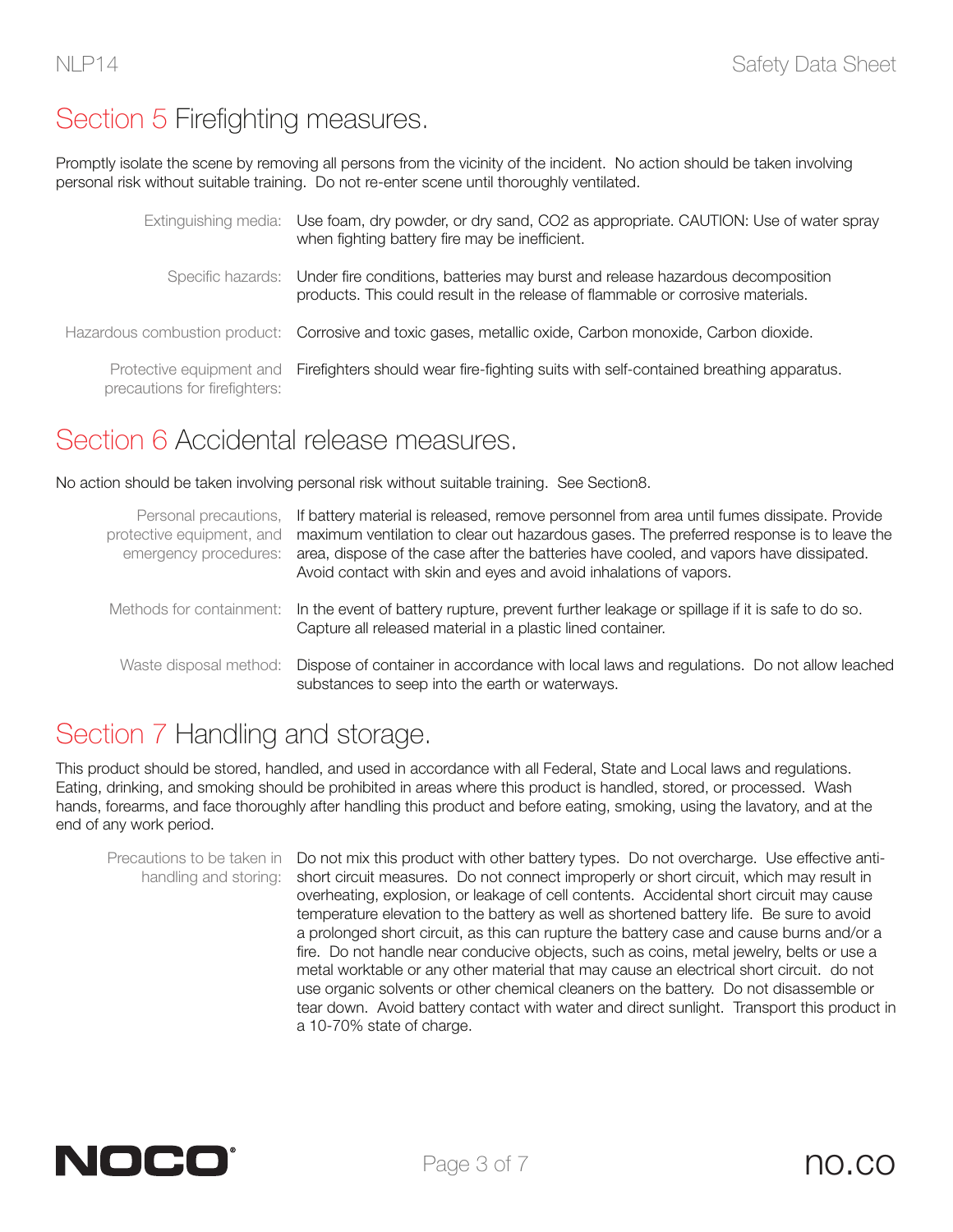# Section 7 Handling and storage continued.

Storage: Store this product in a cool, dry, and clean area. Prevent condensation on the cell and battery terminals. High temperature storage conditions may damage the performance of this product and cause leaking or rusting. Protect this product from physical damage and short circuit risk by loose metal objects near terminals. Keep product away from sparks and other sources of ignition. Do not stack uninsulated batteries on tope of each other. Do not store on an electrically conductive surface. Do not dispose of this product in a fire or furnace.

#### Section 8 Exposure controls/personal protection.

| Ventilation: Use where there is adequate ventilation. Keep away from heat and flames.                                                          |
|------------------------------------------------------------------------------------------------------------------------------------------------|
| Respiratory protection: Not necessary under normal use. In case of battery rupture, use self-contained full-face<br>respiratory equipment.     |
| Protective gloves: Not necessary under normal use. Use rubber gloves if handling a leaking or ruptured<br>battery.                             |
| Eye protection: Not necessary under normal use. Wear safety goggles or glasses with side shields if<br>handling a leaking or ruptured battery. |
| Skin protection: Not necessary under normal use. Use rubber apron if handling a leaking or ruptured<br>battery.                                |
| Other protective equipment: Facility should be equipped with an eyewash station.                                                               |
| Hygiene measures: Do not eat, drink, or smoke when using this product.                                                                         |

#### Section 9 Physical and chemical properties.

- Physical state: Solid
	- Form: Rectangular Black
	- Odor: Odorless
	- Solubility: Insoluble in water.

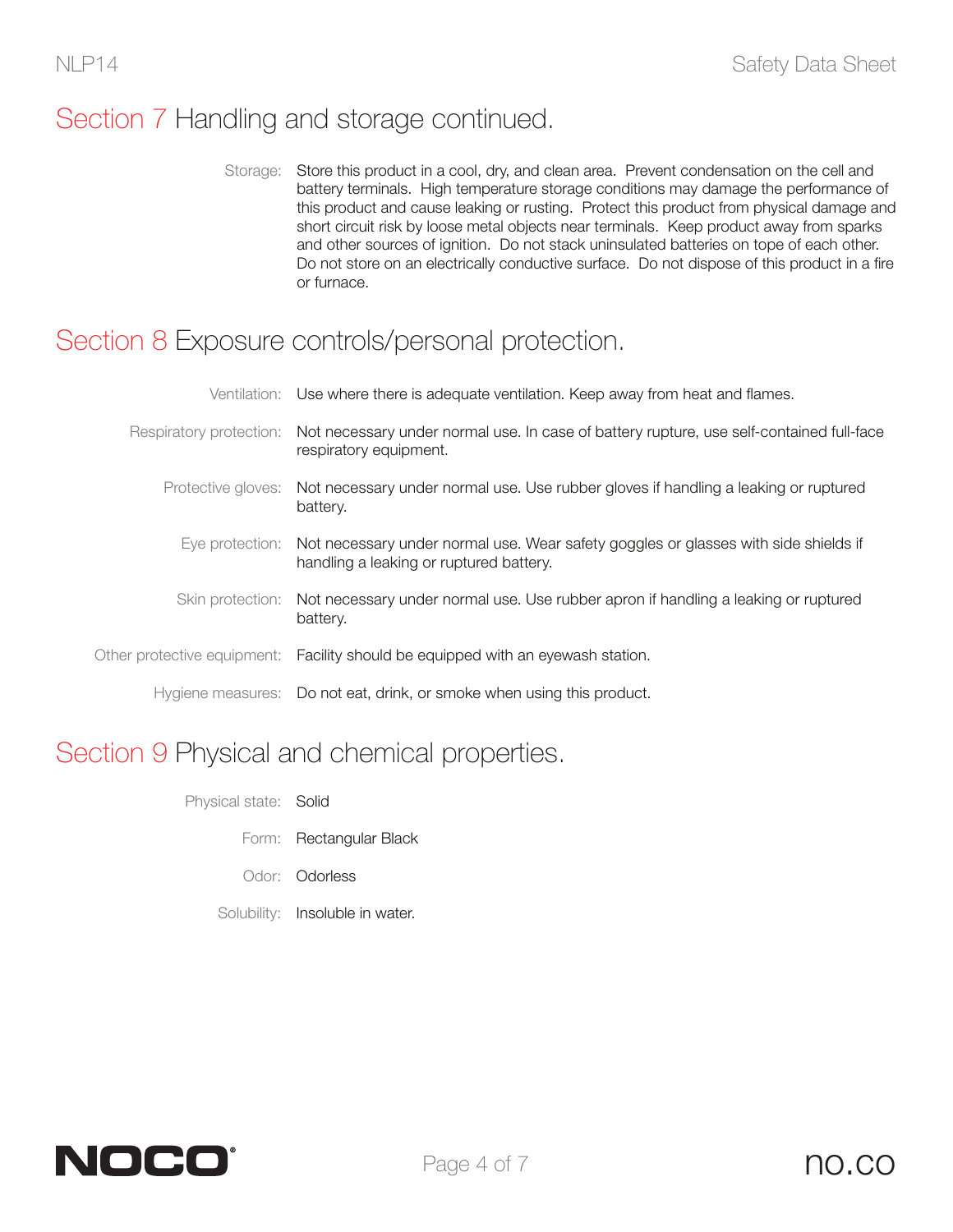### Section 10 Stability and reactivity.

|                                           | Stability: Stable under recommended storage conditions.                                                                                                                                                                                                |
|-------------------------------------------|--------------------------------------------------------------------------------------------------------------------------------------------------------------------------------------------------------------------------------------------------------|
|                                           | Hazardous Reaction Conditions: Fire source, heating source, direct sunlight, disassembly, high humidity, immersing in<br>water, external short circuit, crushes, deformation, overcharge, explosives, inflammables,<br>strong oxidants and corrosives. |
| Products:                                 | Hazardous Decomposition Thermal decomposition may produce fumes of metal oxides or harmful gases.                                                                                                                                                      |
| Hazardous Polymerization: Will not occur. |                                                                                                                                                                                                                                                        |

# Section 11 Toxicological information.

As the battery materials in this product are sealed, the potential for exposure to the components of the battery is negligible. However, technical or electrical abuse of the product, including dismantling, crushing, exposing to heat or fire, improper storage, or other abuse to the point of compromising the enclosure, may result in the release of battery contents.

|                                                              | Acute Toxicity: No information is available.                                    |
|--------------------------------------------------------------|---------------------------------------------------------------------------------|
| Sub-acute and Chronic Toxicity: No information is available. |                                                                                 |
|                                                              | Irritation Data: Compromised Battery may cause irritation to eyes and skin.     |
|                                                              | Sensitization: Compromised battery may cause sensitization to some individuals. |
|                                                              | Mutagenicity: No information is available.                                      |
|                                                              | Carcinogenicity: No information is available.                                   |
|                                                              |                                                                                 |

# Section 12 Ecological information.

Discarded batteries may be harmful to the environment.

# Section 13 Disposal considerations.

This product should be completely discharged prior to disposal. The battery contains recyclable materials. It is strongly suggested to recycle. Refer to National or Local regulations before handling. Disposal of the product should be performed by permitted, professional disposal firms knowledgeable in National or Local regulations of hazardous waste treatment and hazardous waste transportation.

This product has been classified as a State hazardous waste. States codes applied: CA 141, WA WT01.

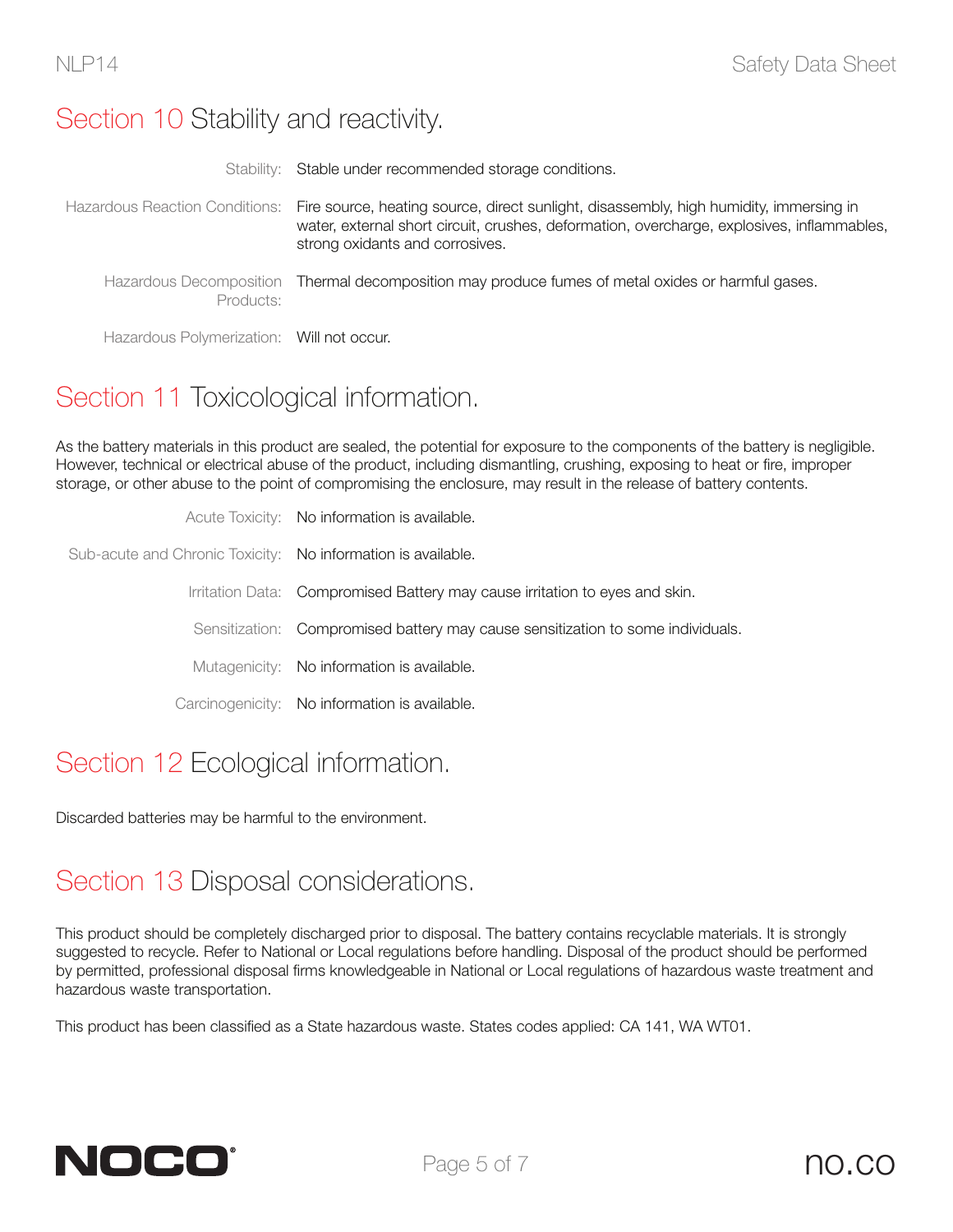# Section 14 Transport information.

When transported in original packaging, this product complies with all applicable shipping regulations as prescribed by industry and legal standards which include UN Recommendations on the Transport of Dangerous Goods; IATA DGR 60th Edition (Effective 2019) Packing Instruction 965 of section IB and US DOT requirements.

The product in this Safety Data Sheet is less than 100Wh. Cells and batteries have been proven to meet the requirements of each applicable test in the UN Manual of Tests and Criteria, Part III, sub-section 38.3. Original packaging has passed the 1.2m drop test.

Air shipment is discouraged unless person preparing or offering product for air shipment is adequately instructed and trained. Training should cover the Department of Transportation's Hazardous Materials Regulations (49CFR, Parts 171-180), ICAO'S Technical Instructions, IATA's Dangerous Goods Regulations and the International Maritime Organization's IMDG Code.

UN number: UN3480

Proper Shipping Name: Lithium-ion battery

Air Shipments (IATA DGR 62nd Edition Effective 2021) Training is Required for Air Shipping of Lithium Ion Batteries.

Hazard Class: Hazard Class 9

Packaging requirement: Packing Instruction 965 of section IB

Sea Transportation, according to IMO IMDG Code (Amend 39-2018)

Packaging requirement: Not Restricted

Special Provision: SP188

EmS Number: F-A, S-I

- Europe Road (ADR): Compliant with Special Provision 188 of the ADR/IMDG Regulations and can be transported as "Excepted"
	- US Road (DOT): Compliant with Special Provision 188 of the DOT/IMDG Regulations and can be transported as "Excepted"
		- Canada (TGD): Compliant with Special Provision 34 of the TDG Regulations and can be transported as "Excepted"